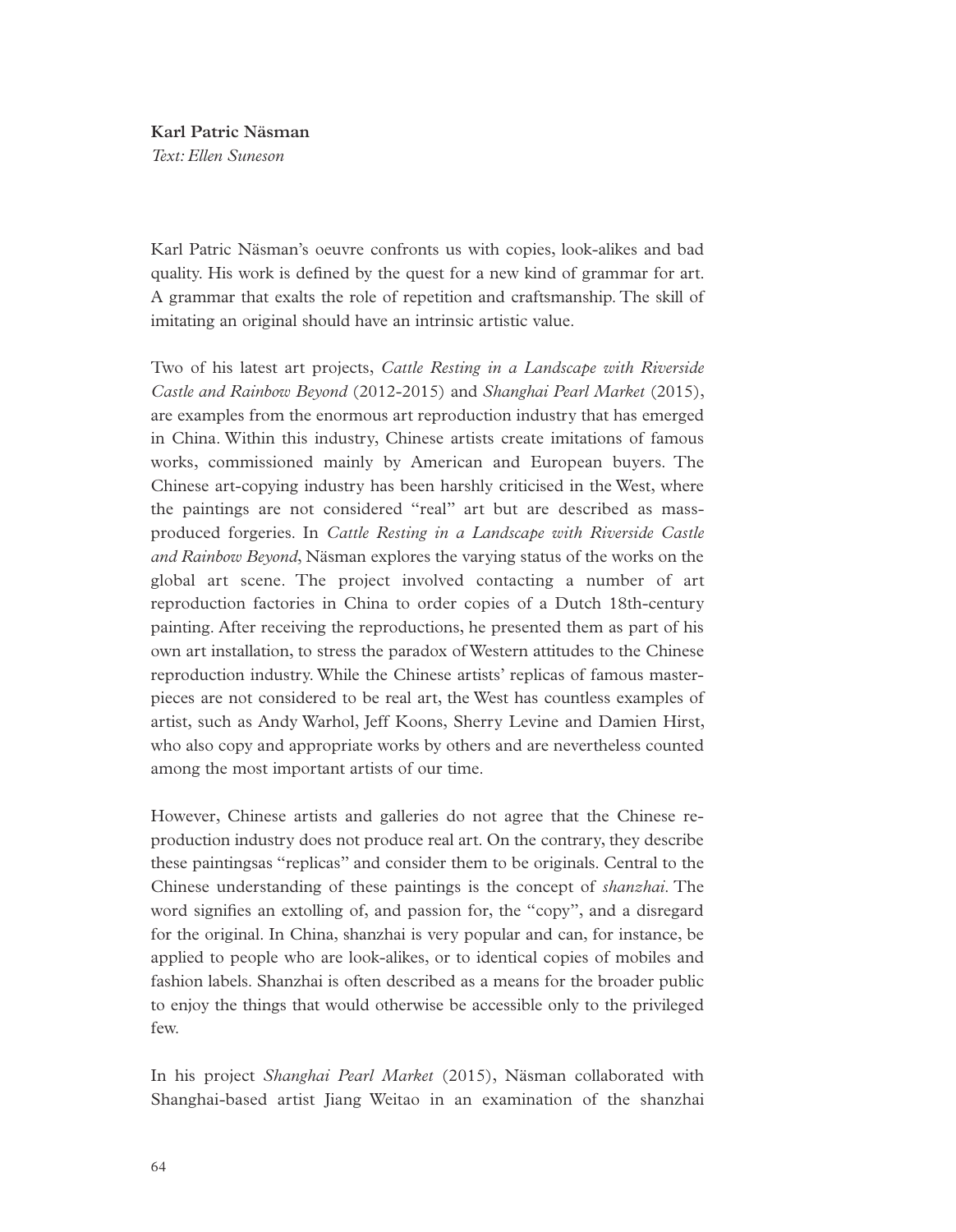phenomenon in relation to older traditions of copying, and to their own artist role. The project involved creating an imitation together. Initially, they agreed to explore an older technique used to imitate materials such as marble or granite. Spreading canvases on the studio floor, they used a form of splash painting to create the imitation. The manual process was performed individually, but they communicated with each other while working on it, to achieve a surface of layers of tiny, multicoloured flecks of paint. The relationship between the different shades builds an image that gives the illusion of a colourful stone material. This collaboration between the two artists can be compared to the production process at the Chinese art reproduction factories, where several artists are usually involved in creating the replica, in order to achieve maximum efficiency while maintaining a high standard of workmanship. Although Näsman and Weitao were using the same technique, they interpreted it differently. Their difference in style reveals the fact that imitating a work of art is not mass production but craftsmanship, performed by human hands.

After completing their imitations, the canvases were cut up and presented both as individual paintings and as decorative elements on a folding screen. In the work, the folding screen has a symbolic significance. This type of furniture originated in China, where it has been used for thousands of years as a decorative room divider. In the 17th century, many suchscreens were imported to Europe, where they became popular, in a smaller version, as a means of hiding one's body while changing clothes. In *Shanghai Pearl Market*, the folding screen alludes to the ancient tradition of imitation. Centuries of colonialism, appropriation and migration have helped to give imitation and copying a major influence on visual culture throughout the ages.

*Shanghai Pearl Market* was also a way for Näsman and Weitao to explore imitation as a *performative action*. That is, to study how copying in itself is an action that engenders and maintains particular significances in various contexts. By creating a forgery of marble, they highlighted how the imitation of certain valuable materials helps to maintain their high status. Moreover, they showed how repetitive practices in the art world – studies, previews, art spaces and criticism – serve to maintain a few of the stereotypes on which Western art relies. In this light, our notion of Chinese mass production and of the stereotypically Western idea of originality as essential to artistic value play a decisive role in our perception of copying techniques.

Näsman's body of work demonstrates a sharp interest in how the global art scene is changing traditional ideas and conceptual systems. The meeting of